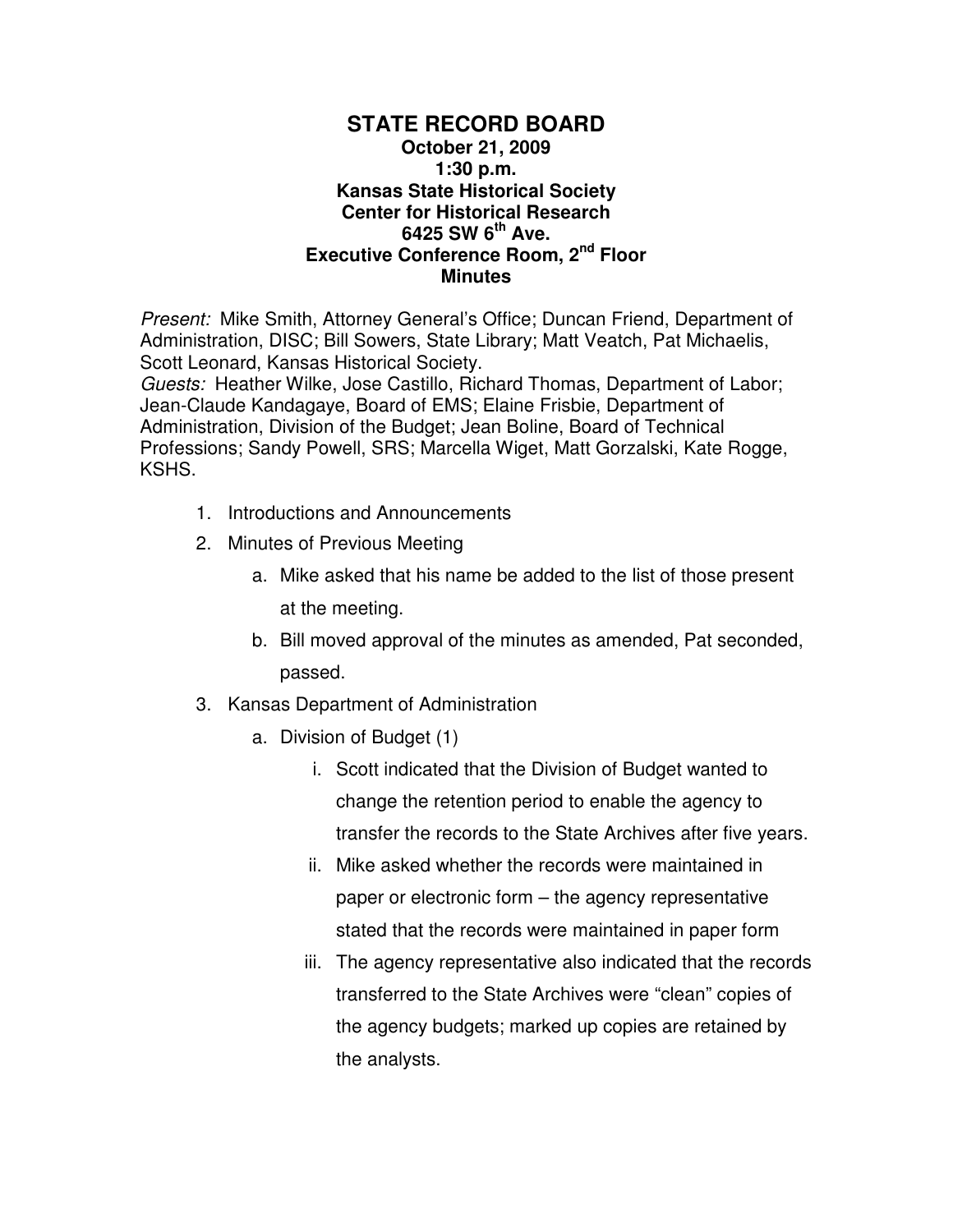- iv. Mike asked whether the "marked up" copies of the budget appeared on the schedule – Scott said it did not.
- v. The board agreed that the marked up budgets should appear on the schedule and decided to postpone consideration of both series until the next meeting.
- 4. Kansas Racing & Gaming Commission (2)
	- a. Scott indicated that NHPRC grant project suggested reappraisal of the steward's and judge's reports from archival to destroy.
	- b. Pat moved approval, Matt seconded, approved.
- 5. State Board of Technical Professions (1)
	- a. Scott reported that State Archives staff, in the process of describing records, recommended that Examination Records be reappraised as not possessing enduring value. The agency representative indicated that the records have long-term administrative value to the Board of Technical Profession. Mike suggested changing the proposed "permanent" retention to "retain until no longer useful, then destroy." The agency rep agreed to this modification and the board did as well.
	- b. Pat moved approval as amended, Duncan seconded, approved.
- 6. Kansas Department of Labor
	- a. Division of Workers Compensation (2)
		- i. Scott reported that the agency requested to reduce the retention period for the series under consideration from 50 years to 25 years. He also stated that the records appeared on the agency's electronic recordkeeping plan.
		- ii. Duncan moved, Bill seconded, approved.
- 7. Kansas Board of EMS (5)
	- a. Scott reported that the board had tabled several series at the last meeting because they had concerns about the "permanent" retention period being recommended. The agency agreed to change the retention to 5 years and then destroy.